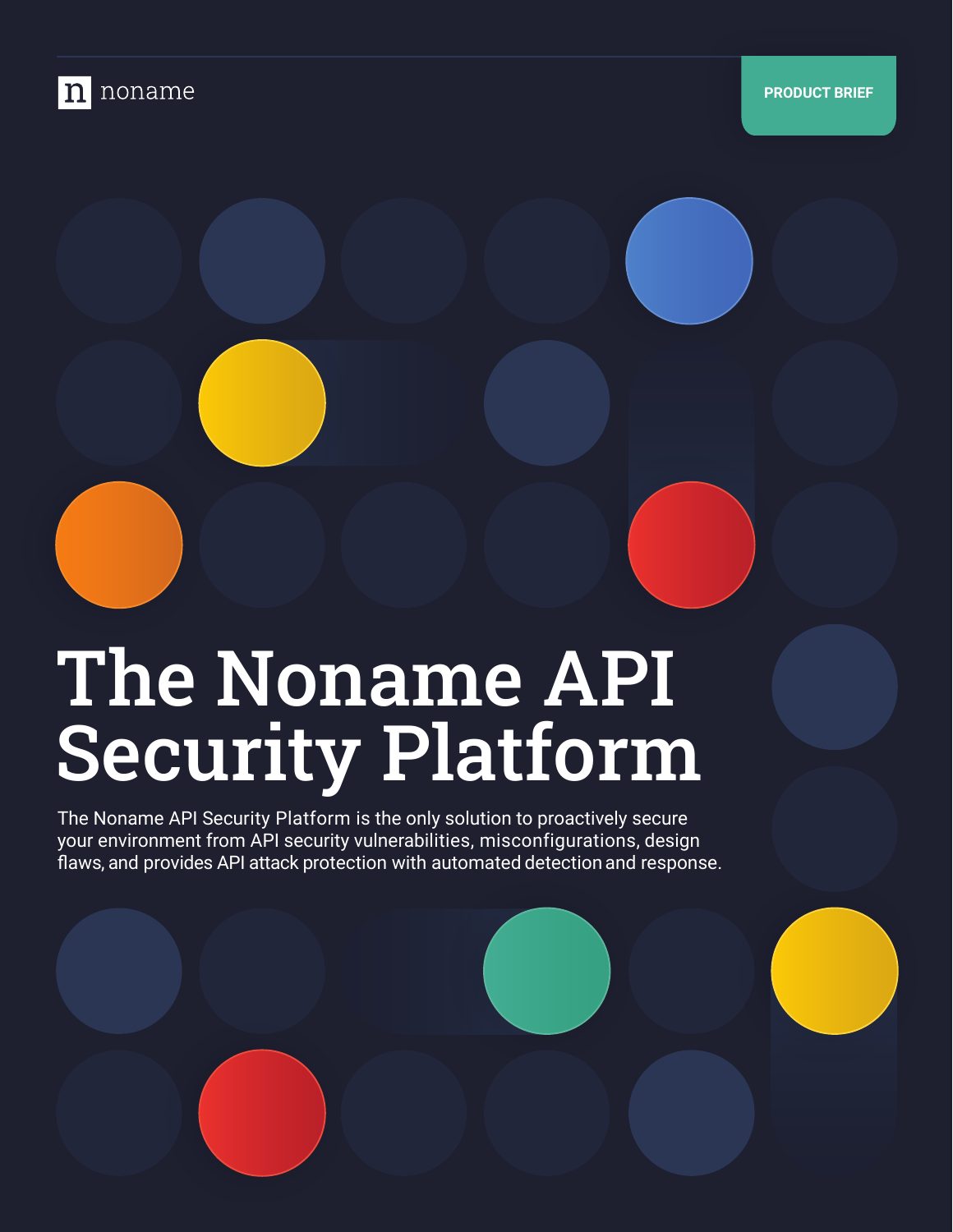



### Accelerate Innovation and Protect Your APIs

#### **APIs are a centerpiece of digital life.**

APIs are an efficient and developerfriendly means to unlock value, enabling interoperability of software and data assets with flexibility, speed, and portability. Many digital transformation initiatives are accelerating API adoption, including:

- Public cloud services
- Microservices application design
- Open banking
- Mobile healthcare
- New business and developer ecosystems
- Back office digitization

As enterprises build their business upon APIs, they have experienced a significant increase in API security incidents. According to Gartner, APIs will be the top attack vector for web applications in 2022, and according to IBM, two thirds of cloud breaches are tied to API misconfigurations. Noname Security protects APIs in real-time and detects vulnerabilities and misconfigurations before they are exploited. The Noname API Security Platform is a modern, flexible solution that integrates with your API gateways, load balancers, WAFs, and much more to offer deeper visibility and comprehensive API security.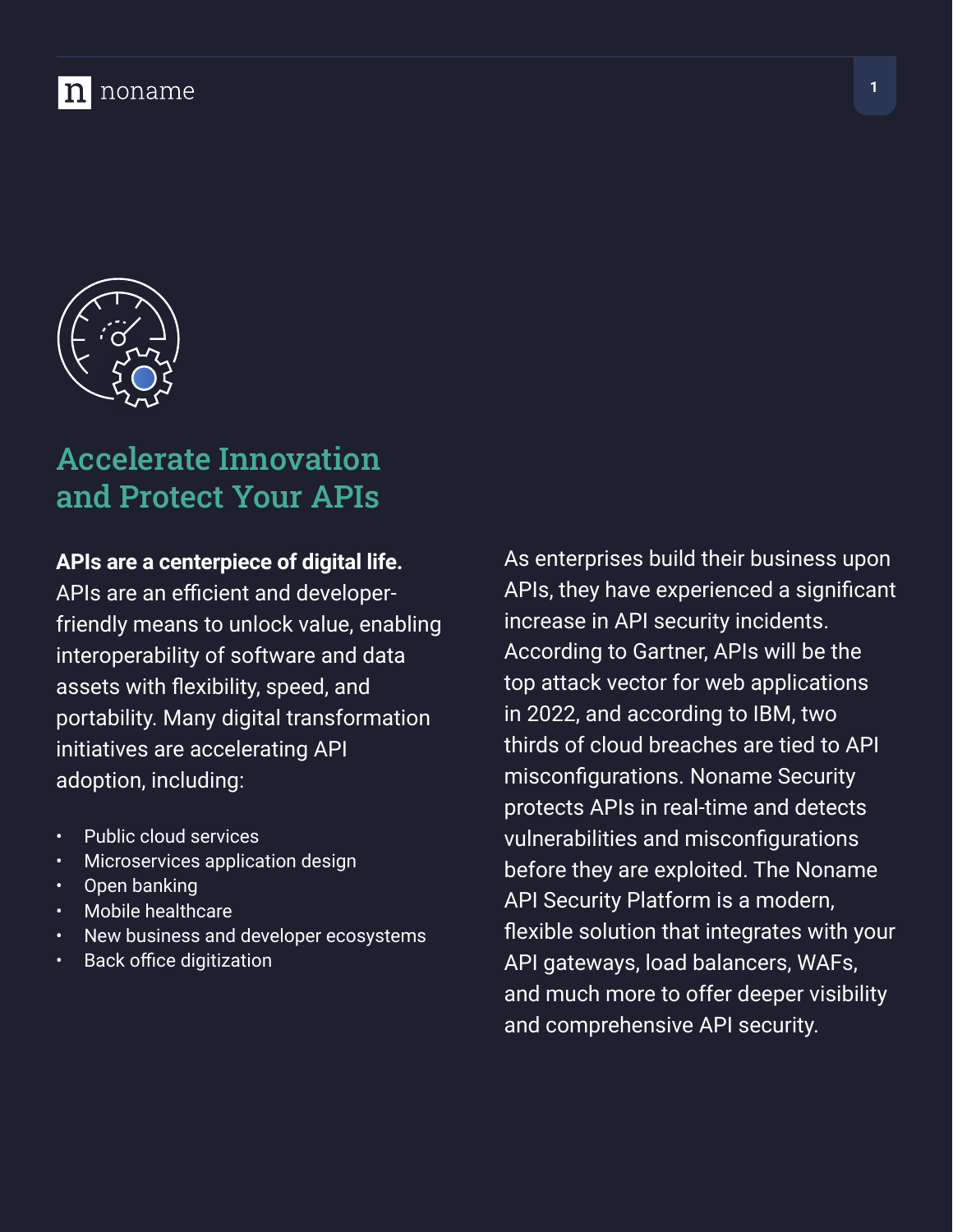### The Noname API Security Platform



#### API Security Posture Management

**Inventory every API,** including legacy and shadow APIs, with **data classification.**

Identify **misconfigurations** and **vulnerabilities** in source code, network configuration, and policy.

#### API Runtime Security

Behavioral-based models for **runtime API threat detection.**

Automated and semi-automated **blocking and remediation** of threats.

#### Secure API SDLC

**Continuously test** APIs to identify API risks before they emerge.

**Automated and dynamic** test development and incorporation into CI/CD pipelines.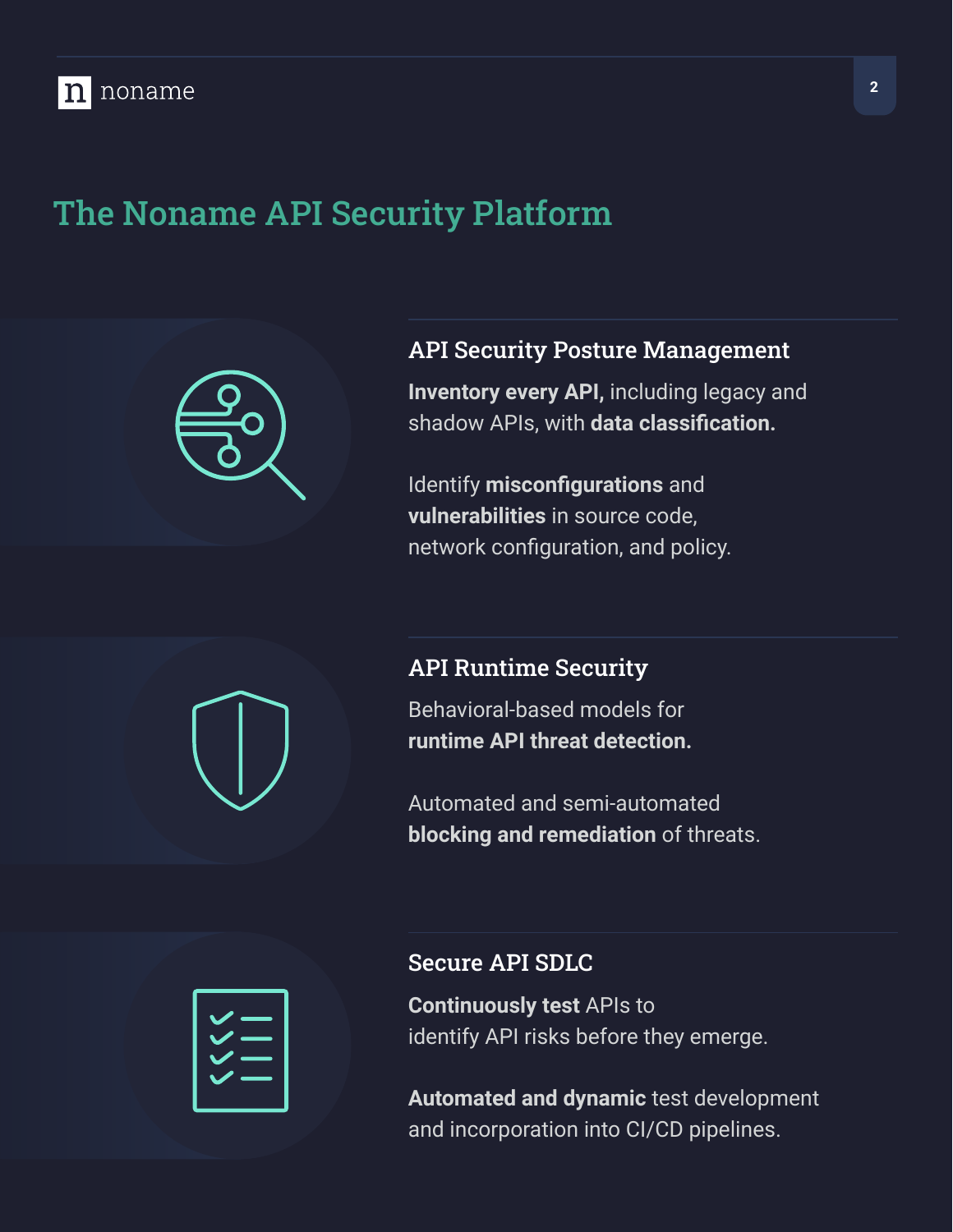



One Complete, Unified Solution for API Security Management

**The Noname API Security Platform is a complete, unified API security solution that provides API security posture management, runtime security, and secure API development.** 

Unlike other products that only cover a part of the API lifecycle and provide only partial coverage, Noname empowers customers to protect their all of their APIs and critical assets from cyber attacks, establish an effective API security program, and align their security and development teams to support the

organization's growth goals. Because Noname brings together all of the critical capabilities in API security in one platform, Noname provides broader, deeper, and smarter security than siloed systems and point solutions.

Furthermore, the Noname API Security Platform easily integrates with existing infrastructure and programs, improving the return on those investments.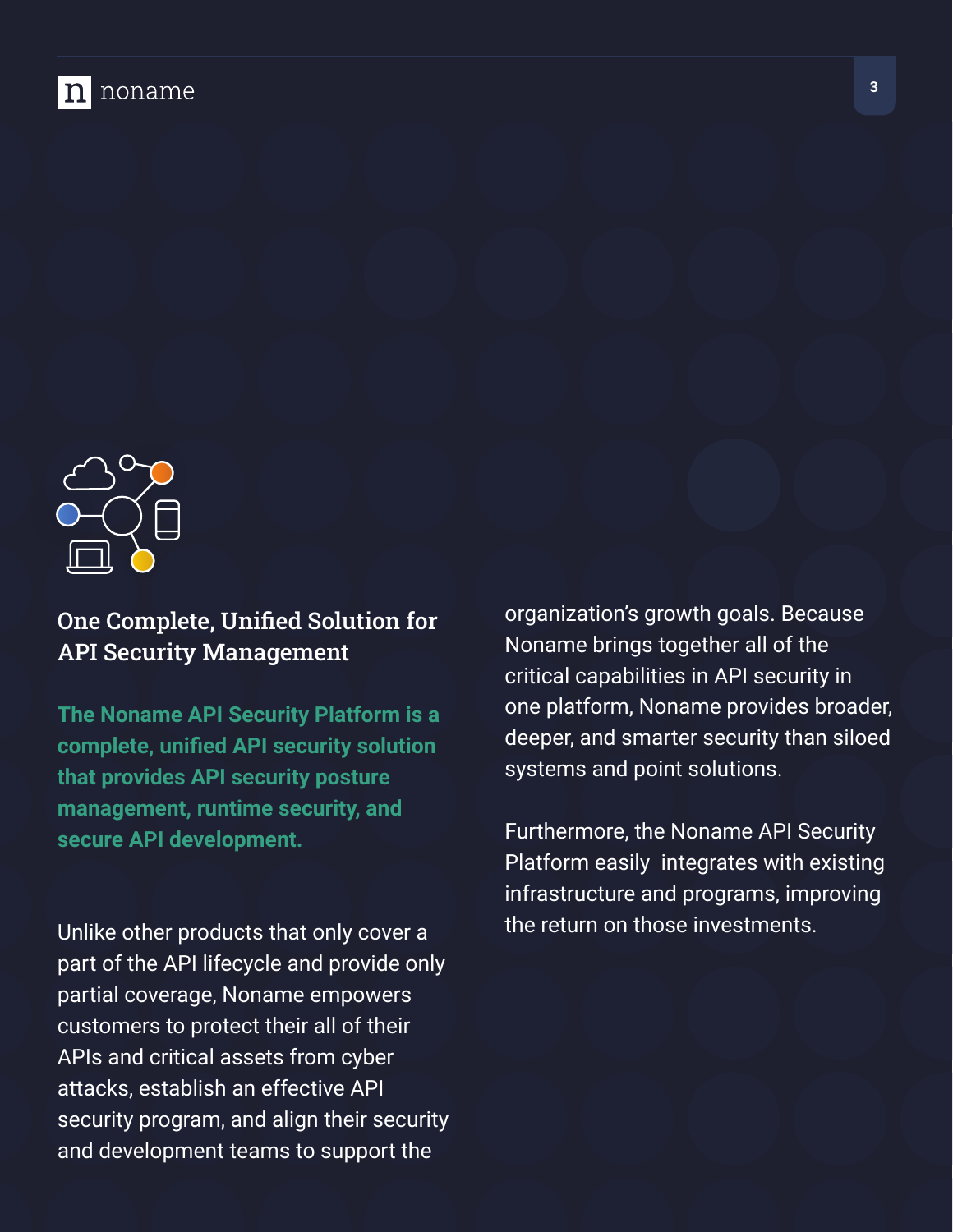



#### Discover & Understand All Your APIs

Through integrations with cloud platforms and other devices in the customer's environment, the Noname API Security Platform provides visibility into API traffic transmitted to and from the customer network as well as within it. The Noname engine analyzes the traffic and discovers and maps all the customer's APIs.

Real-time traffic analysis identifies new APIs and changes in existing APIs, and the data is recorded and updated in the customer's dashboard.

Because the Platform does not rely on agents or sidecars, and because it integrates with the cloud infrastructure, it sees every API regardless of whether the API is registered with an API gateway.

**Internal and external APIs, legacy APIs (those that predate the API gateway), and shadow or rogue APIs (those not routed through a gateway) are all discovered, providing the customer with unprecedented visibility into the API attack surface.**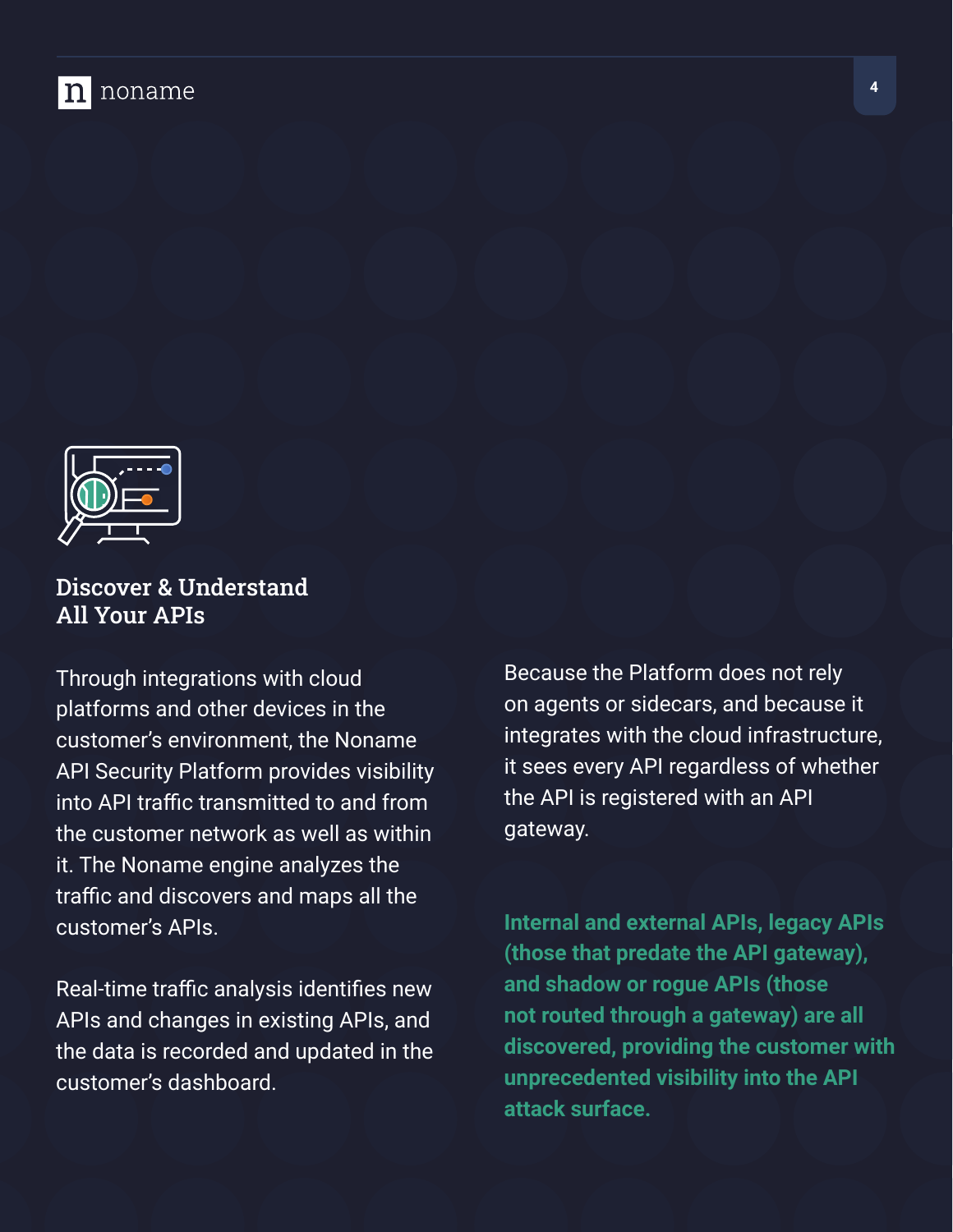### noname



#### Manage API Security Posture

**The Noname API Security Platform provides a comprehensive view of traffic, code, and configurations to assess the organization's API security posture.** 

Noname intelligently identifies and prioritizes potential vulnerabilities, which can be remediated manually, semiautomatically, or fully automatically through integrations into WAFs, API gateways, SIEMs, ITSMs, workflow tools, or other services. Examples of vulnerability detection include: detecting sensitive data types and any data leaks to meet compliance requirements, detecting if API authentication is enabled and authentication types, detecting if an API is accessible to the internet, and more.



#### Enable Application Teams to Validate API Security Before Production

**Noname is also an active testing platform, which means an application team can create and execute testing suites on any group of APIs.**

Security and development teams are able to validate the security of APIs and scan for vulnerabilities in a pre-production environment. Examples of testing suites that can be executed include: JWT vulnerabilities, authentication, authorization, common vulnerabilities, forbidden headers, etc. The Platform can be integrated with your existing CI/CD pipeline, including tools such as Jenkins.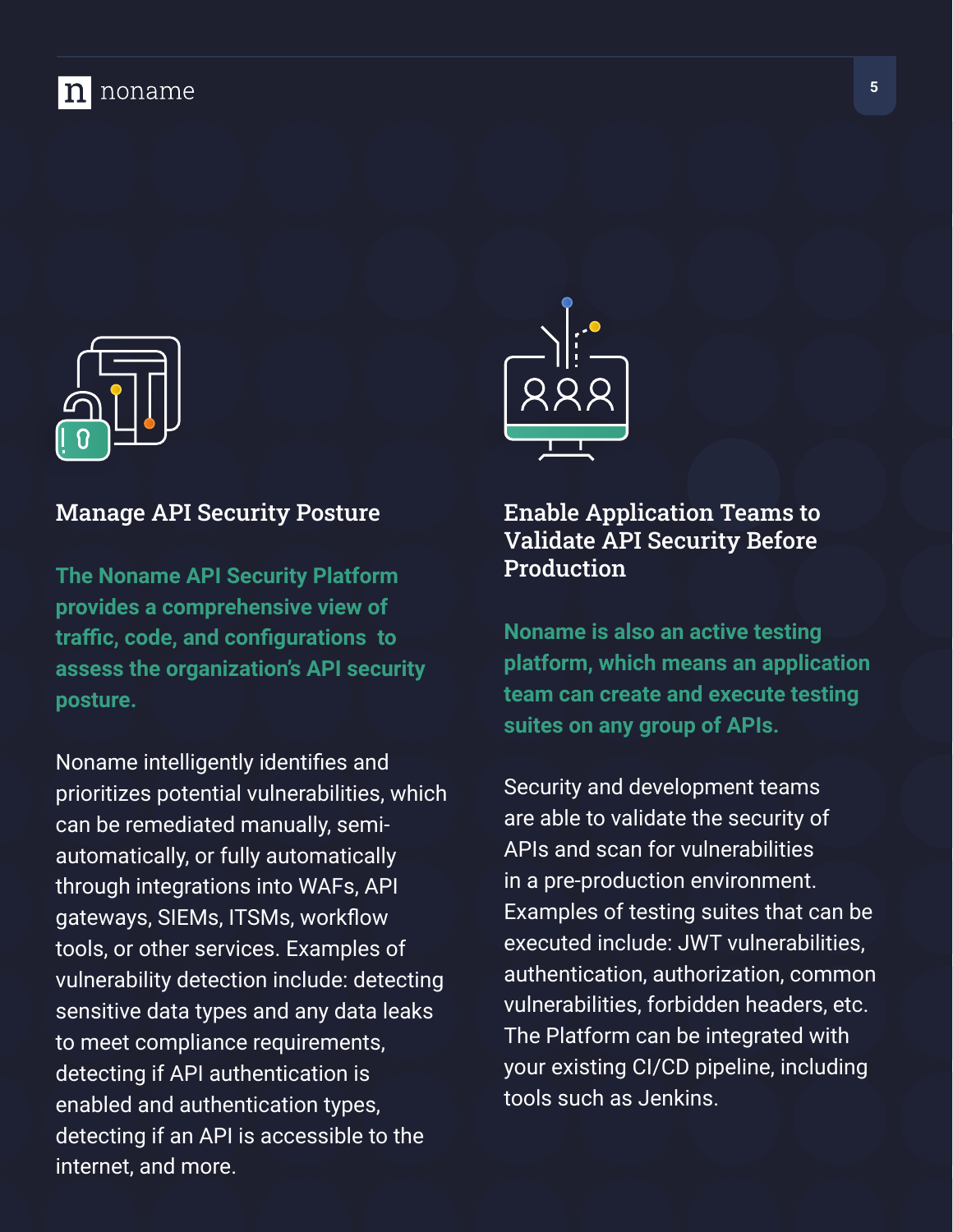



Detect Changes and Create Actionable Reports

The Noname Platform can detect meaningful changes such as the way an API or user performs authentication and other actions that might signal an anomaly or vulnerability, as well as changes in the API itself (in both the header and the body).

Users can also create data loss prevention (DLP) policies associated with APIs and specific data types and then use those policies to protect sensitive data and to report on issues associated with the APIs.

The Platform also provides custom and configurable reports per user or per team, along with key performance indicators and the relevant information for that user or team.



#### Powerful Artificial Intelligence & Machine Learning (AI/ML)

The Noname Platform leverages Noname's proprietary artificial intelligence & machine learning (AI/ ML) algorithms based on classic unsupervised machine learning, along with distance- and densitybased anomaly detection to identify anomalous behavior and vulnerabilities.

A behavior model is created for every API and continuously updated with the API's most recent behavior.These baselines enable the behavior model to be specific and highly accurate. Users still have the ability to change the sensitivity of anomaly detection per API or per issue.

In the rare event that an anomaly is determined to be a false positive, confirmation by the user will be used to update the model (supervised learning) and reduce the chances of the same false positive recurring.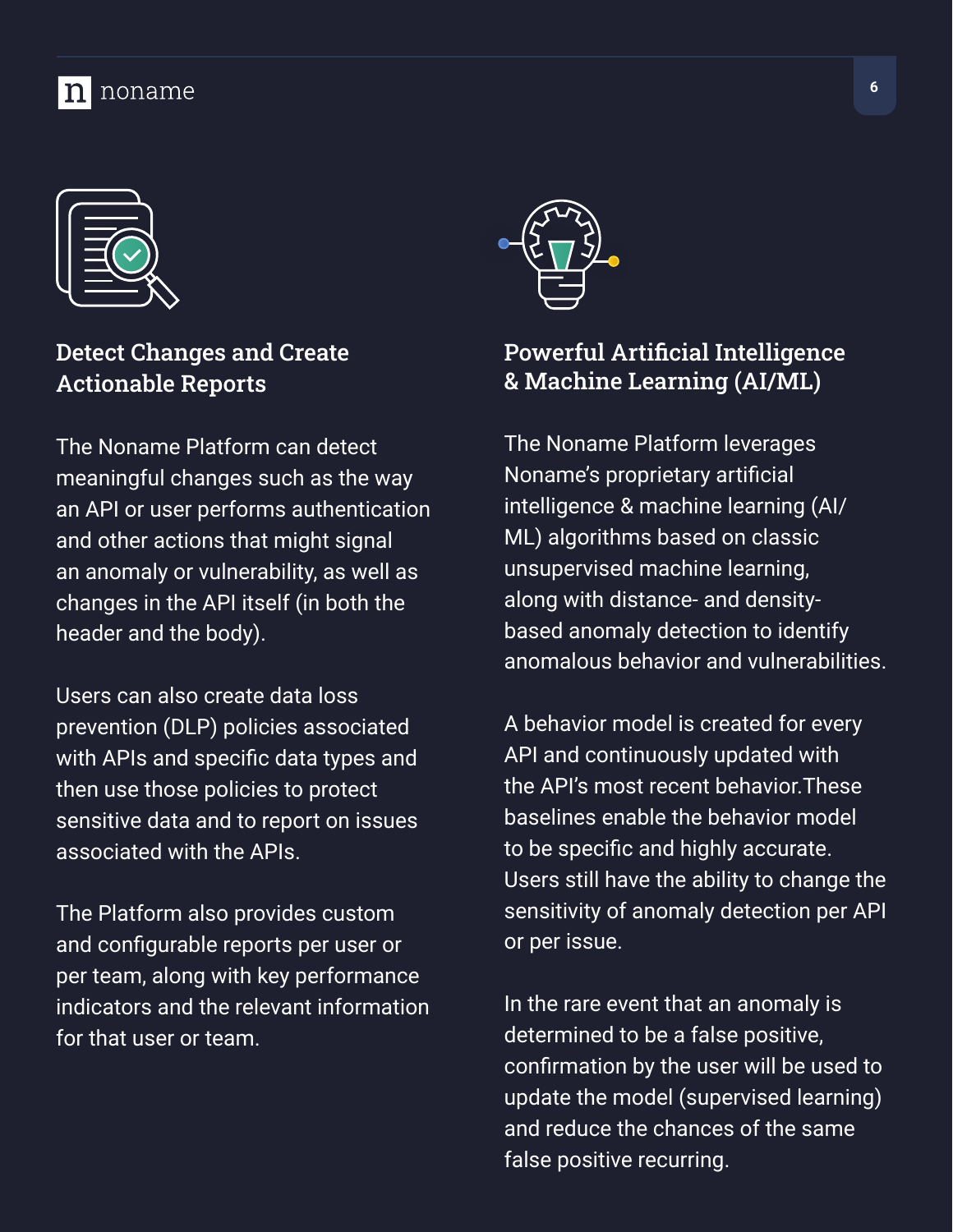

#### Identify Anomalous Behavior And Vulnerabilities

AI/ML-based behavior models enable the Noname API Security Platform to detect anomalous behavior with a high degree of accuracy, which results in less false positives and greater confidence in the anomalies reported. Noname pioneered the creation of new algorithms for detecting anomalies in API traffic, providing customers with the most comprehensive runtime protection possible.

The Noname API Security Platform also looks at the widest possible set of sources to detect vulnerabilities, including log files, replays of historical traffic, configuration files, and much more. The platform detects all vulnerabilities in the OWASP API Security Top 10, plus much more, and protects all APIs from data leakage, authorization issues, abuse, misuse, and data corruption.



#### Actionable Insights On Anomalies

When an anomaly is detected, the Noname Platform provides full details for all calls and responses triggering the alert.

**For example, in a brute-force attack, the Platform will provide all invalid login attempts, all associated 403 errors, and the successful login request and response.**

Also, the event description provides all the network traffic information typically used for incident response or remediation. This includes all API packet header information, the IP addresses, the API body (where recorded), the EC2 instance involved, etc. Each packet includes the request and response including the body and headers and information about the adversary that triggered the vulnerability. This information is valuable for the ensuing investigation, incident response, and root-cause analysis.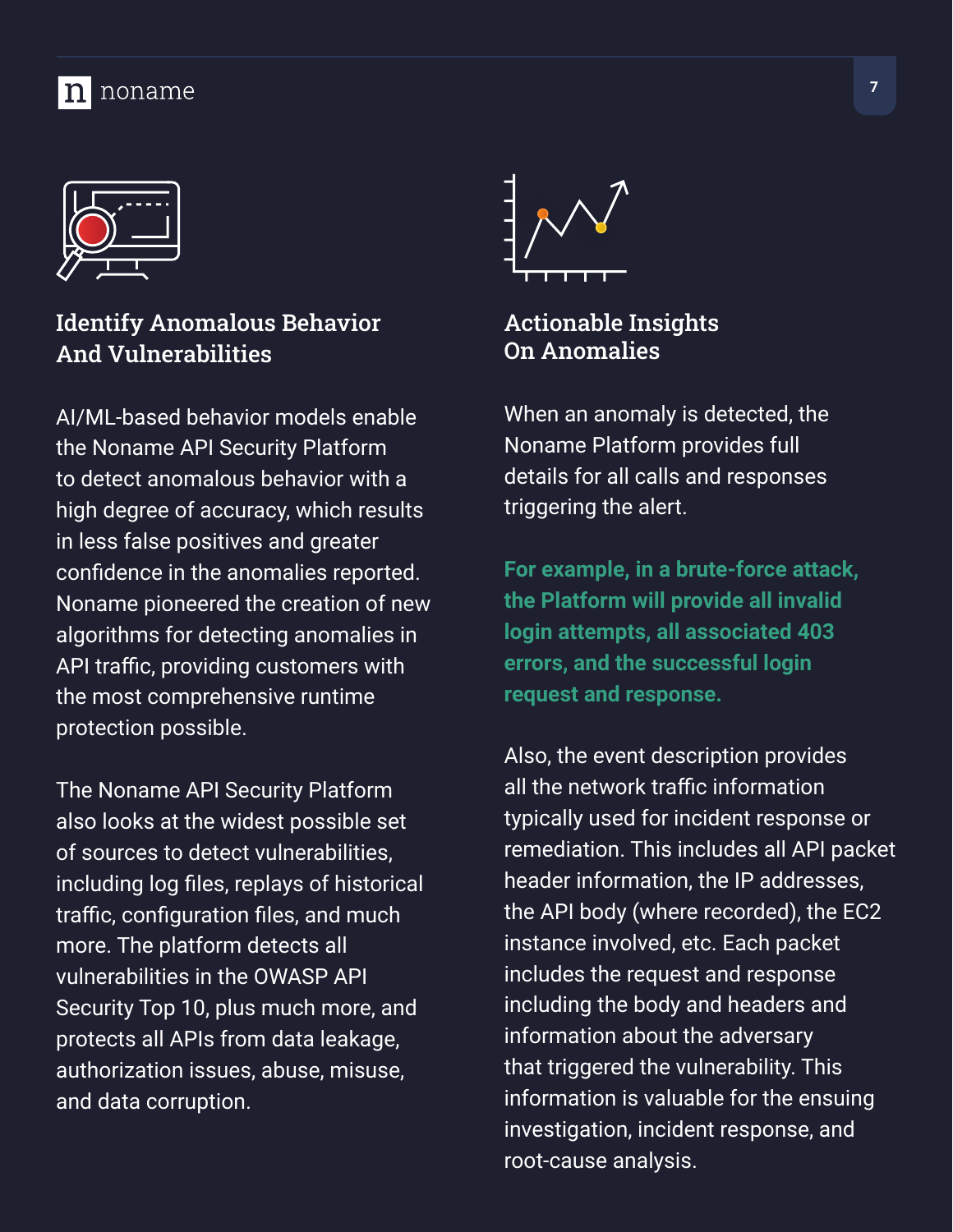



#### Generate Alerts On Critical Findings

**The Noname Platform generates detailed alerts for every issue discovered.** 

Security teams can easily access an alert's key findings to gain a deeper understanding of the alert and to understand context.Teams are also provided with recommendations for remediating the issue. Additionally, teams of users can be created with groups of APIs assigned to them.

API groupings can be created automatically using filters such as domain or instance ID, or they can be created manually by filtering on any characteristic of an API including information found in its header, body, or environment (API gateway).

If groups of APIs are assigned to teams, issues, alerts, and findings can all be reported automatically to the responsible teams using the Platform's integrations with IT management workflows such as Jira, Trello, ServiceNow, Slack, Webhooks, etc.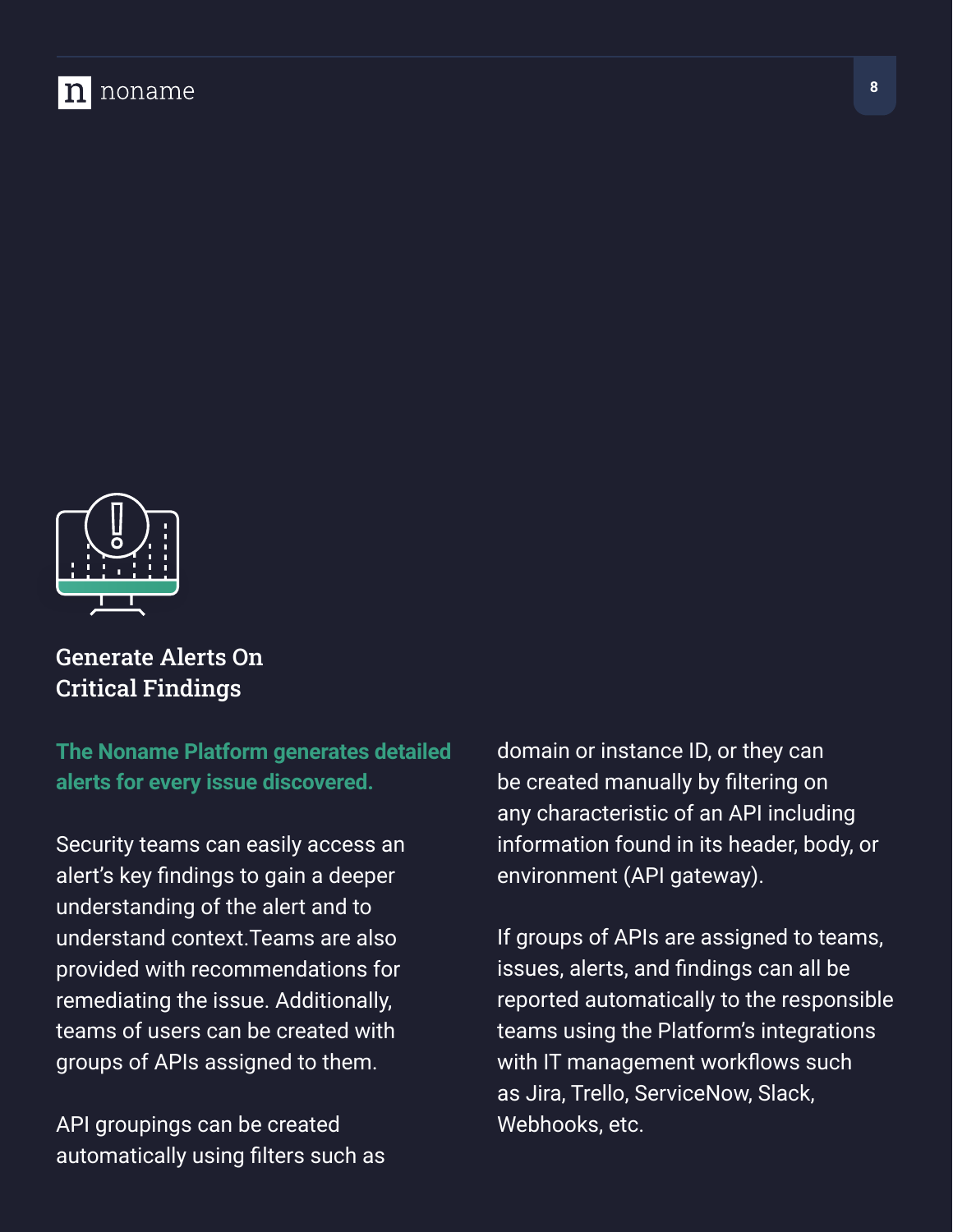



API Security Program Enablement

Noname's team of accomplished CISOs and API security experts advise and support customers in their development of an effective API security program.

This includes providing strategy guidance, KPIs/KRIs, common policies and standards, training, and research for the broader cybersecurity community.

#### **Customers receive:**

- **• A blueprint (methodology and toolkit) to enable and establish an effective API security program through best practices**
- **• API security reference architectures for clear guidance to developers and engineers**
- **• Role-specific API development and security training**
- **• Research into the current API threat landscape in conjunction with partners**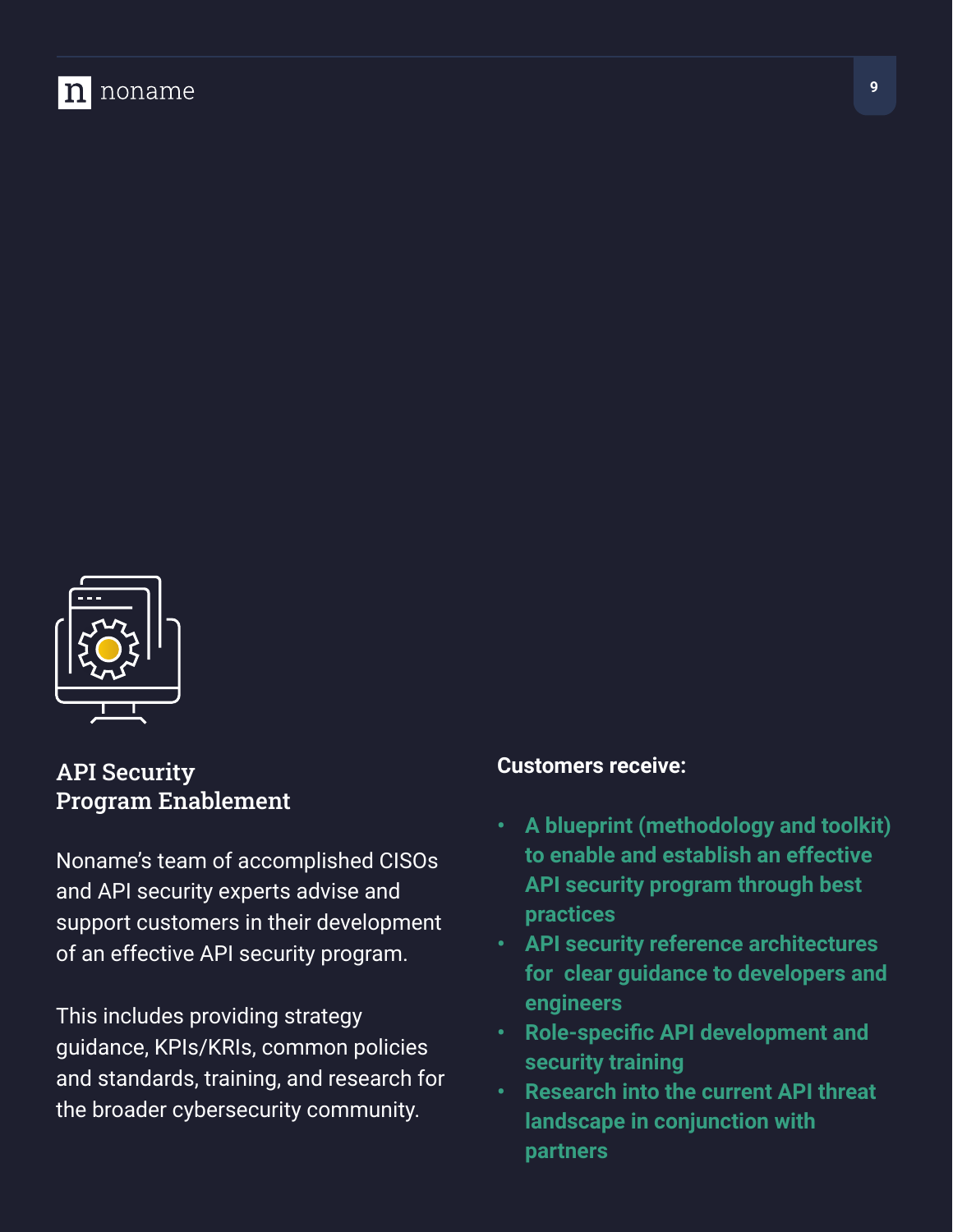

#### Remediation Guidance For Critical Alerts

The Noname Platform provides a detailed description of each issue along with its security impact and comprehensive guidance on remediating and reproducing the problem.

Guidance is based on best practices and industry-standards, such as those recommended by OWASP, plus proprietary research from Noname Security's team of elite cybersecurity researchers.



#### Proven Partnerships

Noname Security's market leadership has attracted the best partners in cybersecurity, from channel partners to technology partners, making Noname easy to buy, implement, and integrate. Official technology partnerships include:

- **• Amazon Web Services (AWS)**
- **• Microsoft Azure**
- **• MuleSoft**
- **• Kong**
- **• Apigee**
- **• Akana**
- **• Layer 7 Technologies**
- **• And more**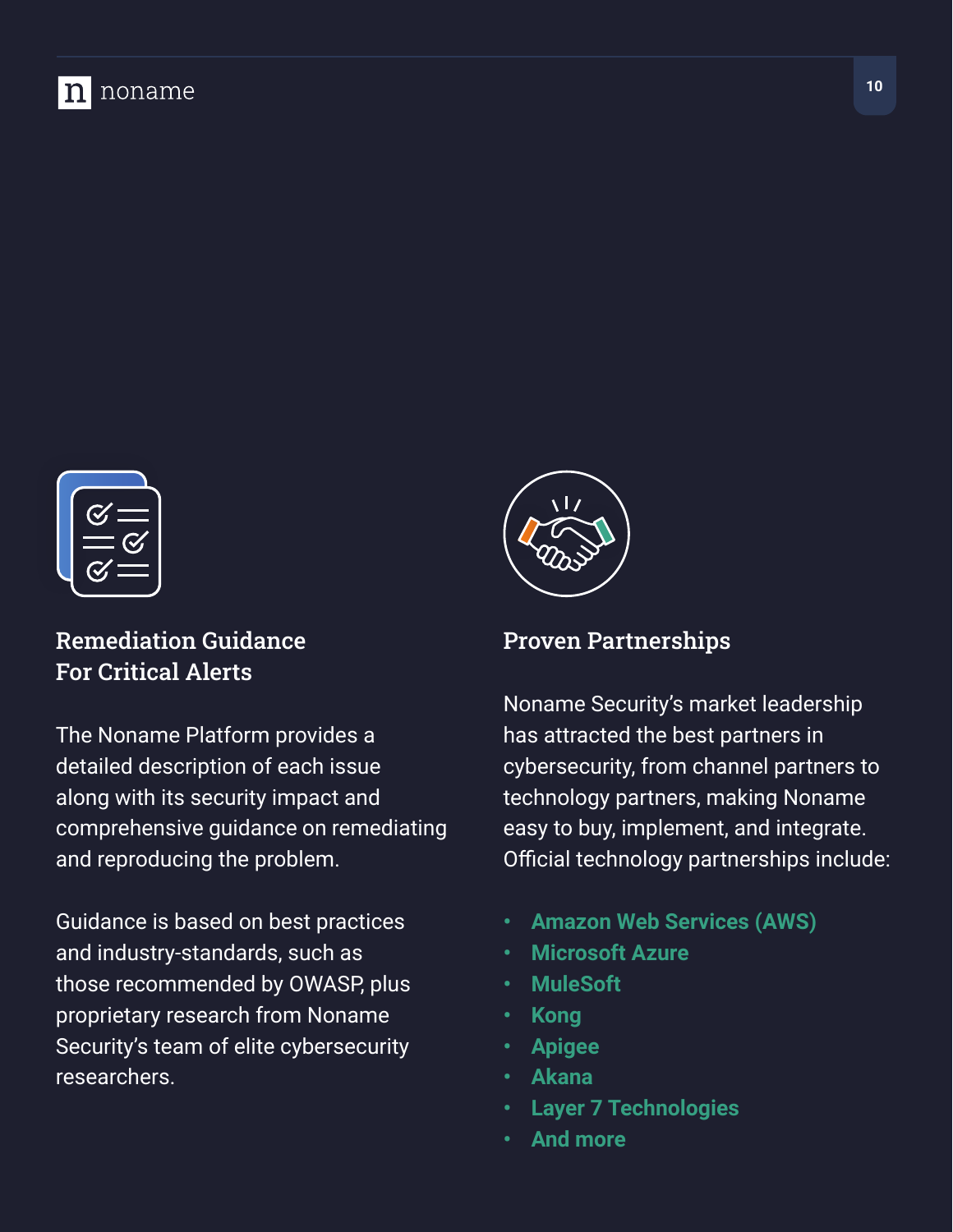# $\left(\hspace{-1.5pt}\sqrt{2}\right)$

#### Smooth Implementations

Noname Security offers easy, efficient implementations driven by experts in API security:

- **• No agents or sidecars needed**
- **• No network modifications**
- **• Integrations with API Gateways**
- **• Integrates with load balancers, WAFs, log aggregators**
- **• SaaS, on-premise, and hybrid deployment options as needed**

## $\bigcirc$

#### Out-of-band and Asynchronous

The Noname Platform processes (i.e., discovers, analyzes, and models) API requests and responses out-of-band and asynchronously. As a result, no network configuration changes are required to implement the Platform and its implementation has no impact on an API's execution, performance, latency, etc. Out-of-band processing also eliminates an additional point of failure.

# $\left(\hspace{-1.5pt}\sqrt{2}\right)$

#### Flexible Deployments: Choose From On-Premises Or In The Cloud

The Noname Platform's components, data, and traffic can be confined to the customer's environment so the Platform can operate completely on-premises. Any external connectivity (e.g., updates, telemetry) is optional.

# $(\checkmark)$

#### Integrate With SIEMs and ITSMs

The Noname Platform offers simple out-of-the-box integrations with different tools including Jira, ServiceNow, Slack, Snowflake, Splunk, Webhooks, PagerDuty, and more.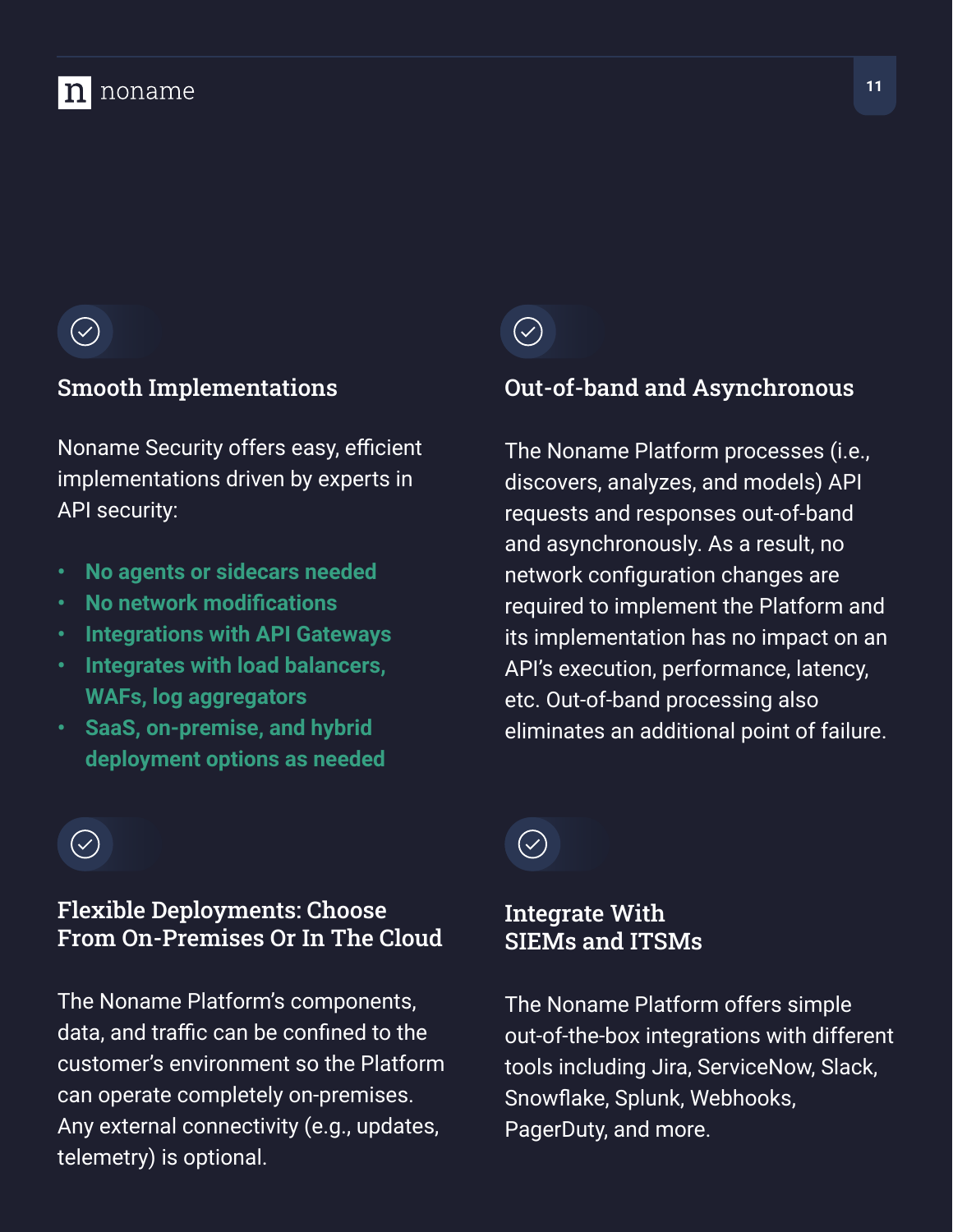

#### Extensive Integrations

**Noname connects with missioncritical systems across the software development lifecycle, including:**

- CI/CD
- WAFs
- API Gateways
- Load Balancers
- SIEM
- ITSM
- Container Orchestration
- **Service Mesh**
- Workflows
- And more

 $(\heartsuit)$ 

#### Integrate with API Gateways and Load Balancers

The Noname Platform offers out-of-thebox integration with multiple network components including gateways (e.g., Apigee, MuleSoft, Kong, IBM, Amazon API GW, Akana, WSO2, Azure Application GW) and load balancers (e.g., NGINX, Envoy, F5, Avi Vantage).

In addition, the Platform supports direct integration with cloud infrastructure (e.g., AWS, Azure, GCP).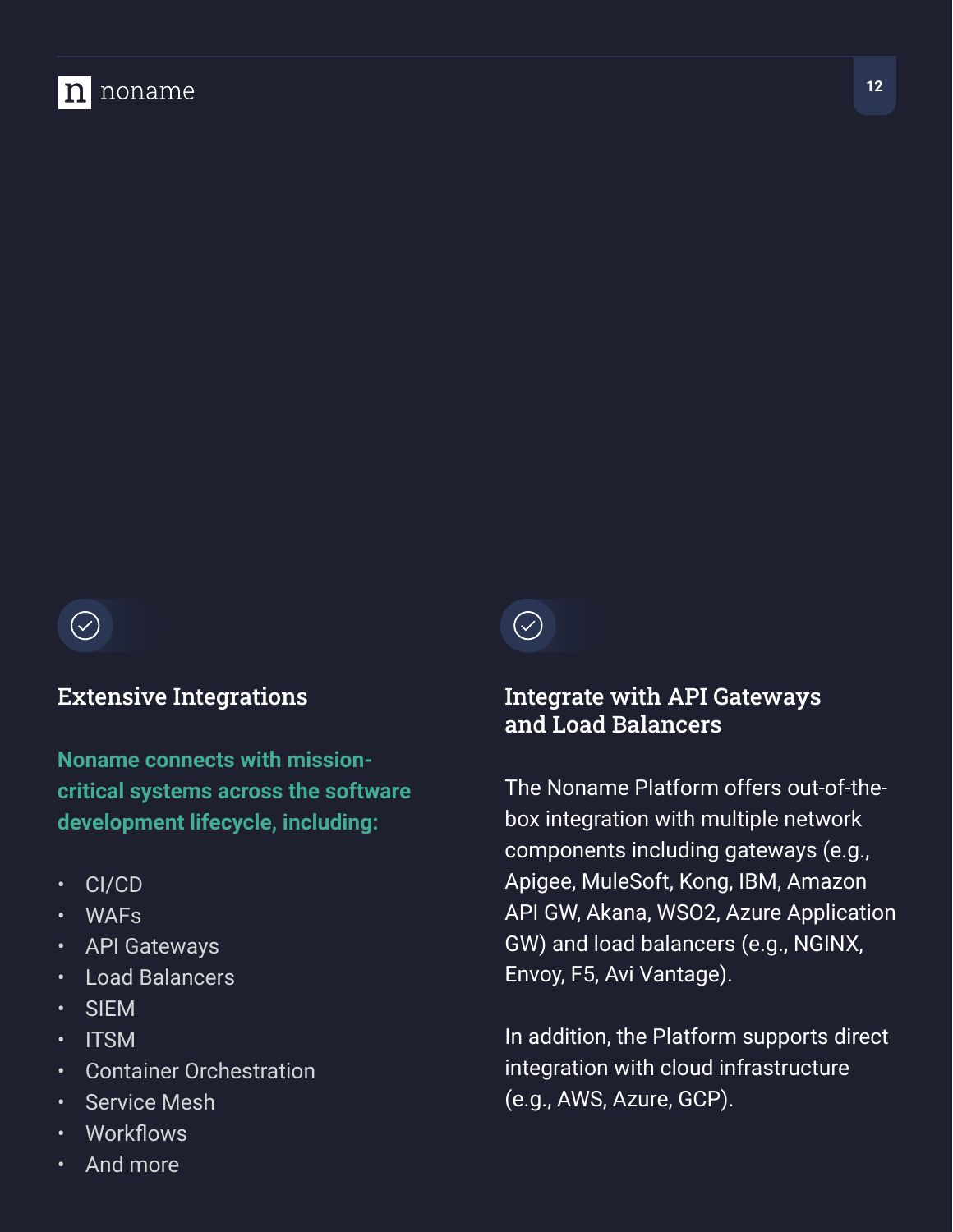### n noname

# A Proven API Security Strategy: D.A.R.T.

#### **Discover**

#### **Categorize API information:**

- Inventory APIs, including HTTP, RESTful,
- GraphQL, SOAP, XML-RPC, and gRPC.
- Internet-facing or internal-only
- Authentication methods
- Data types
- Most Used/Least Used
- Automatically generate Swagger/ OAS
- Specifications of APIs

#### Remediate

#### **Stop attacks and fix vulnerabilities in real-time:**

- Break the TCP session of suspicious behavior
- Webhook into WAFs to create new policies against suspicious behavior
- Automatically update firewall rules to regulate suspicious behavior
- Policy on API gateway regulating information to target or client
- Optional inline prevention to block users or APIs when needed
- Integrate with existing workflows (ticketing, SIEMs, etc)
- Track mean time to assign, handle, and resolve

#### Analyze

#### **Automated AI-based detection:**

- Data leakage
- Data tampering
- **Misconfigurations**
- Changes and Drift
- **Data Policy Violations**
- OWASP API Top 10
- Network graph for in-depth analysis

#### Test

#### **Active API testing in pre-production and production environments:**

- Automate testing and schedule tests at regular intervals
- 100+ static and dynamic tests
- Integrate into existing CI/CD pipelines
- Connect with Postman, Jenkins, etc.
- Deploy in any test environment, including development, staging, and production
- Enhance testing with real-world traffic and simulated attacks
- Initiate tests from new findings in posture management scans